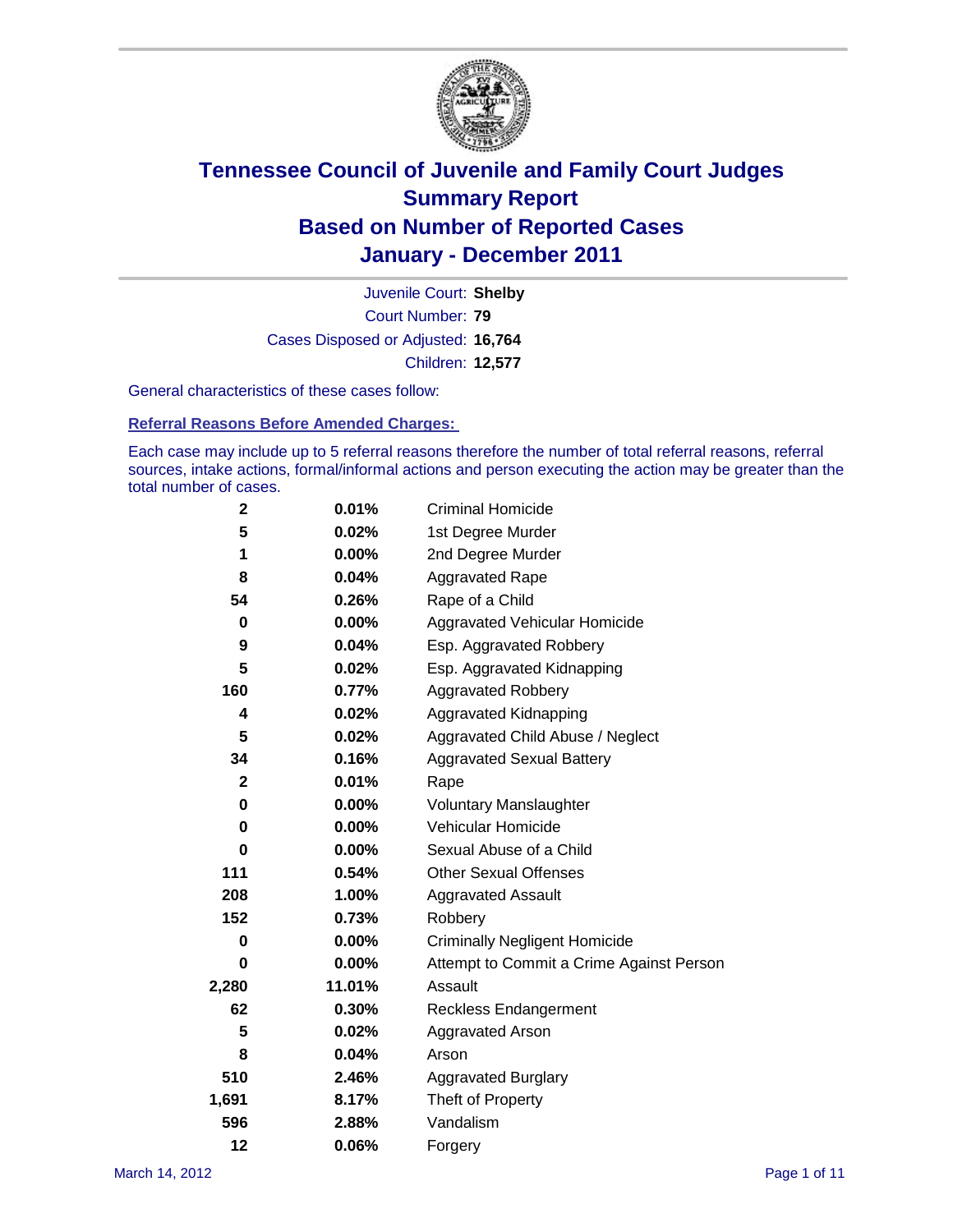

Court Number: **79** Juvenile Court: **Shelby** Cases Disposed or Adjusted: **16,764** Children: **12,577**

#### **Referral Reasons Before Amended Charges:**

Each case may include up to 5 referral reasons therefore the number of total referral reasons, referral sources, intake actions, formal/informal actions and person executing the action may be greater than the total number of cases.

| 0        | 0.00%    | <b>Worthless Checks</b>                                     |
|----------|----------|-------------------------------------------------------------|
| 8        | 0.04%    | Illegal Possession / Fraudulent Use of Credit / Debit Cards |
| 244      | 1.18%    | <b>Burglary</b>                                             |
| 35       | 0.17%    | Unauthorized Use of a Vehicle                               |
| 26       | 0.13%    | <b>Cruelty to Animals</b>                                   |
| 165      | 0.80%    | Sale of Controlled Substances                               |
| 186      | 0.90%    | <b>Other Drug Offenses</b>                                  |
| 592      | 2.86%    | Possession of Controlled Substances                         |
| 134      | 0.65%    | <b>Criminal Attempt</b>                                     |
| 208      | 1.00%    | Carrying Weapons on School Property                         |
| 277      | 1.34%    | Unlawful Carrying / Possession of a Weapon                  |
| 255      | 1.23%    | <b>Evading Arrest</b>                                       |
| 28       | 0.14%    | Escape                                                      |
| 16       | 0.08%    | Driving Under Influence (DUI)                               |
| 270      | 1.30%    | Possession / Consumption of Alcohol                         |
| 155      | 0.75%    | Resisting Stop, Frisk, Halt, Arrest or Search               |
| 48       | 0.23%    | <b>Aggravated Criminal Trespass</b>                         |
| 9        | 0.04%    | Harassment                                                  |
| 0        | 0.00%    | Failure to Appear                                           |
| 1        | $0.00\%$ | Filing a False Police Report                                |
| 0        | 0.00%    | <b>Criminal Impersonation</b>                               |
| 2,011    | 9.71%    | <b>Disorderly Conduct</b>                                   |
| 996      | 4.81%    | <b>Criminal Trespass</b>                                    |
| 194      | 0.94%    | <b>Public Intoxication</b>                                  |
| 72       | 0.35%    | Gambling                                                    |
| 949      | 4.58%    | <b>Traffic</b>                                              |
| 29       | 0.14%    | <b>Local Ordinances</b>                                     |
| $\bf{0}$ | 0.00%    | Violation of Wildlife Regulations                           |
| 103      | 0.50%    | Contempt of Court                                           |
| 89       | 0.43%    | Violation of Probation                                      |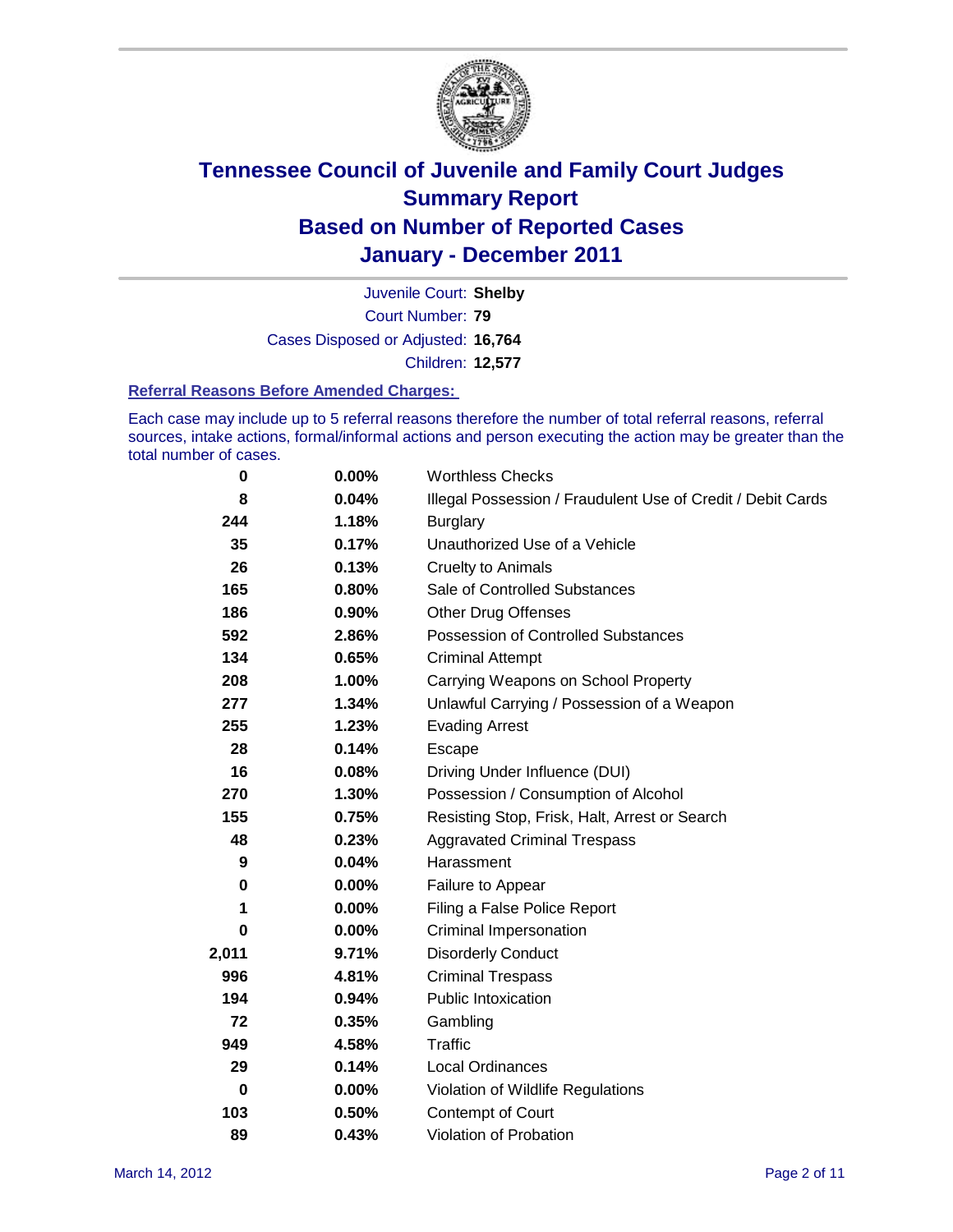

Court Number: **79** Juvenile Court: **Shelby** Cases Disposed or Adjusted: **16,764** Children: **12,577**

#### **Referral Reasons Before Amended Charges:**

Each case may include up to 5 referral reasons therefore the number of total referral reasons, referral sources, intake actions, formal/informal actions and person executing the action may be greater than the total number of cases.

| 11     | 0.05%   | Violation of Aftercare                 |
|--------|---------|----------------------------------------|
| 0      | 0.00%   | <b>Unruly Behavior</b>                 |
| 1,170  | 5.65%   | Truancy                                |
| 41     | 0.20%   | In-State Runaway                       |
| 19     | 0.09%   | Out-of-State Runaway                   |
| 152    | 0.73%   | Possession of Tobacco Products         |
| 0      | 0.00%   | Violation of a Valid Court Order       |
| 1,267  | 6.12%   | <b>Violation of Curfew</b>             |
| 0      | 0.00%   | Sexually Abused Child                  |
| 0      | 0.00%   | <b>Physically Abused Child</b>         |
| 1,939  | 9.36%   | Dependency / Neglect                   |
| 1      | 0.00%   | <b>Termination of Parental Rights</b>  |
| 0      | 0.00%   | <b>Violation of Pretrial Diversion</b> |
| 0      | 0.00%   | Violation of Informal Adjustment       |
| 0      | 0.00%   | <b>Judicial Review</b>                 |
| 1,109  | 5.36%   | <b>Administrative Review</b>           |
| 0      | 0.00%   | <b>Foster Care Review</b>              |
| 316    | 1.53%   | Custody                                |
| 348    | 1.68%   | Visitation                             |
| 0      | 0.00%   | Paternity / Legitimation               |
| 0      | 0.00%   | <b>Child Support</b>                   |
| 0      | 0.00%   | <b>Request for Medical Treatment</b>   |
| O      | 0.00%   | <b>Consent to Marry</b>                |
| 1,311  | 6.33%   | Other                                  |
| 20,708 | 100.00% | <b>Total Referrals</b>                 |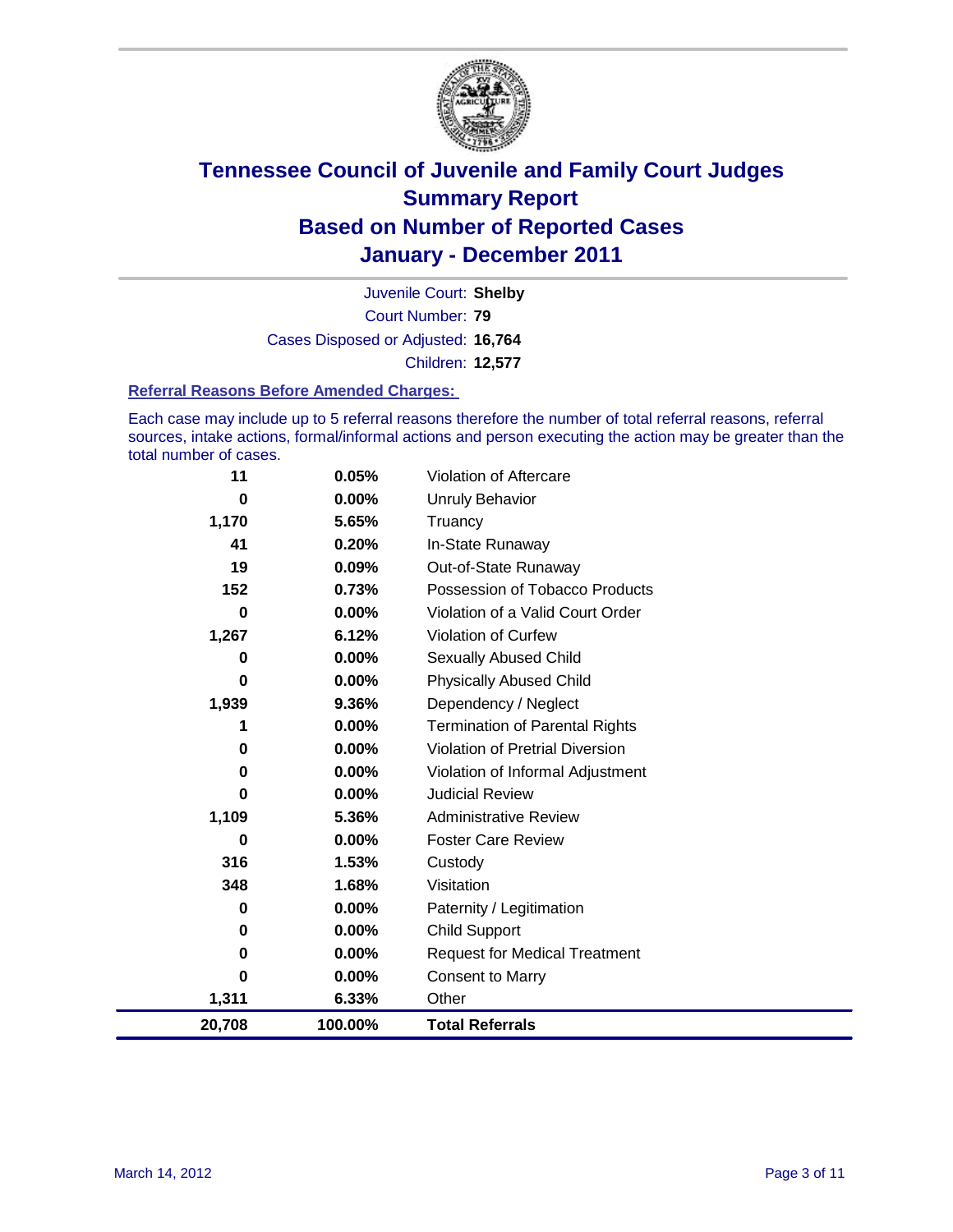

| Juvenile Court: Shelby     |                                    |                                   |  |  |
|----------------------------|------------------------------------|-----------------------------------|--|--|
|                            |                                    | <b>Court Number: 79</b>           |  |  |
|                            | Cases Disposed or Adjusted: 16,764 |                                   |  |  |
|                            | Children: 12,577                   |                                   |  |  |
| <b>Referral Sources: 1</b> |                                    |                                   |  |  |
| 16,018                     | 77.35%                             | <b>Law Enforcement</b>            |  |  |
| 2,919                      | 14.10%                             | Parents                           |  |  |
| 0                          | 0.00%                              | <b>Relatives</b>                  |  |  |
|                            | 0.00%                              | Self                              |  |  |
| 606                        | 2.93%                              | School                            |  |  |
| 0                          | 0.00%                              | <b>CSA</b>                        |  |  |
| 0                          | 0.00%                              | <b>DCS</b>                        |  |  |
| 0                          | 0.00%                              | <b>Other State Department</b>     |  |  |
| $\mathbf{2}$               | 0.01%                              | <b>District Attorney's Office</b> |  |  |
| 97                         | 0.47%                              | <b>Court Staff</b>                |  |  |
| 887                        | 4.28%                              | Social Agency                     |  |  |
| 41                         | 0.20%                              | <b>Other Court</b>                |  |  |
| $\bf{0}$                   | 0.00%                              | Victim                            |  |  |
| 0                          | 0.00%                              | Child & Parent                    |  |  |
| 0                          | 0.00%                              | Hospital                          |  |  |
| $\bf{0}$                   | 0.00%                              | Unknown                           |  |  |
| 137                        | 0.66%                              | Other                             |  |  |
| 20,708                     | 100.00%                            | <b>Total Referral Sources</b>     |  |  |
|                            |                                    |                                   |  |  |

### **Age of Child at Referral: 2**

| 12.577 | 100.00%    | <b>Total Child Count</b> |
|--------|------------|--------------------------|
|        | 0.00%<br>0 | <b>Unknown</b>           |
|        | 0.06%<br>7 | Ages 19 and Over         |
| 2,520  | 20.04%     | Ages 17 through 18       |
| 4,005  | 31.84%     | Ages 15 through 16       |
| 2,354  | 18.72%     | Ages 13 through 14       |
| 981    | 7.80%      | Ages 11 through 12       |
| 2,710  | 21.55%     | Ages 10 and Under        |
|        |            |                          |

<sup>1</sup> If different than number of Referral Reasons (20708), verify accuracy of your court's data.

<sup>2</sup> One child could be counted in multiple categories, verify accuracy of your court's data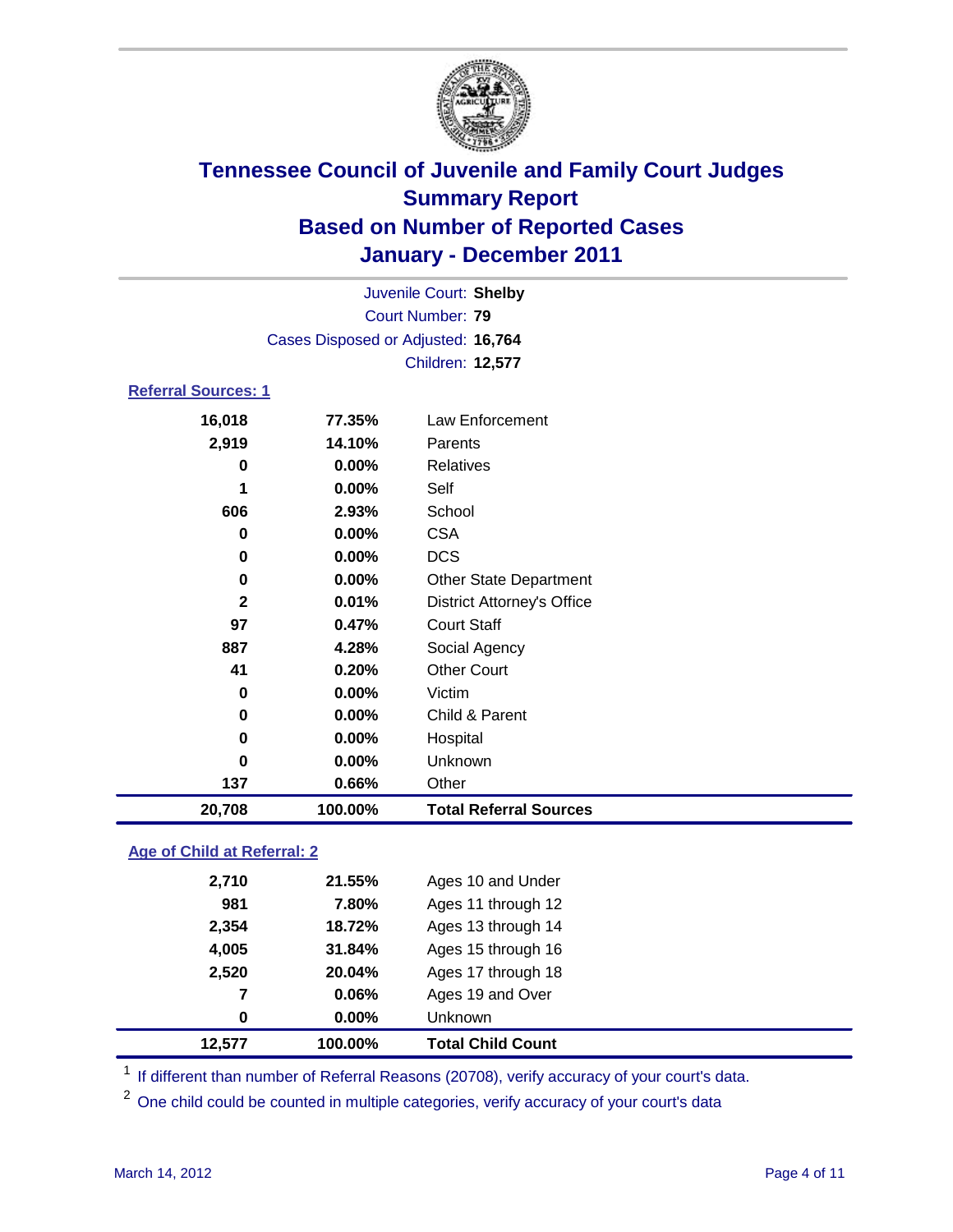

| Juvenile Court: Shelby                  |                                    |                          |  |
|-----------------------------------------|------------------------------------|--------------------------|--|
|                                         | Court Number: 79                   |                          |  |
|                                         | Cases Disposed or Adjusted: 16,764 |                          |  |
|                                         |                                    | Children: 12,577         |  |
| Sex of Child: 1                         |                                    |                          |  |
| 7,676                                   | 61.03%                             | Male                     |  |
| 4,901                                   | 38.97%                             | Female                   |  |
| $\mathbf 0$                             | 0.00%                              | Unknown                  |  |
| 12,577                                  | 100.00%                            | <b>Total Child Count</b> |  |
| Race of Child: 1                        |                                    |                          |  |
| 2,025                                   | 16.10%                             | White                    |  |
| 10,309                                  | 81.97%                             | African American         |  |
| 8                                       | 0.06%                              | Native American          |  |
| 57                                      | 0.45%                              | Asian                    |  |
| 178                                     | 1.42%                              | Mixed                    |  |
| $\mathbf 0$                             | 0.00%                              | Unknown                  |  |
| 12,577                                  | 100.00%                            | <b>Total Child Count</b> |  |
| <b>Hispanic Origin: 1</b>               |                                    |                          |  |
| 11                                      | 0.09%                              | Yes                      |  |
| 12,566                                  | 99.91%                             | No                       |  |
| $\mathbf 0$                             | 0.00%                              | Unknown                  |  |
| 12,577                                  | 100.00%                            | <b>Total Child Count</b> |  |
| <b>School Enrollment of Children: 1</b> |                                    |                          |  |
| 10,570                                  | 84.04%                             | Yes                      |  |
| 2,006                                   | 15.95%                             | <b>No</b>                |  |
| 1                                       | 0.01%                              | Unknown                  |  |
| 12,577                                  | 100.00%                            | <b>Total Child Count</b> |  |

<sup>1</sup> One child could be counted in multiple categories, verify accuracy of your court's data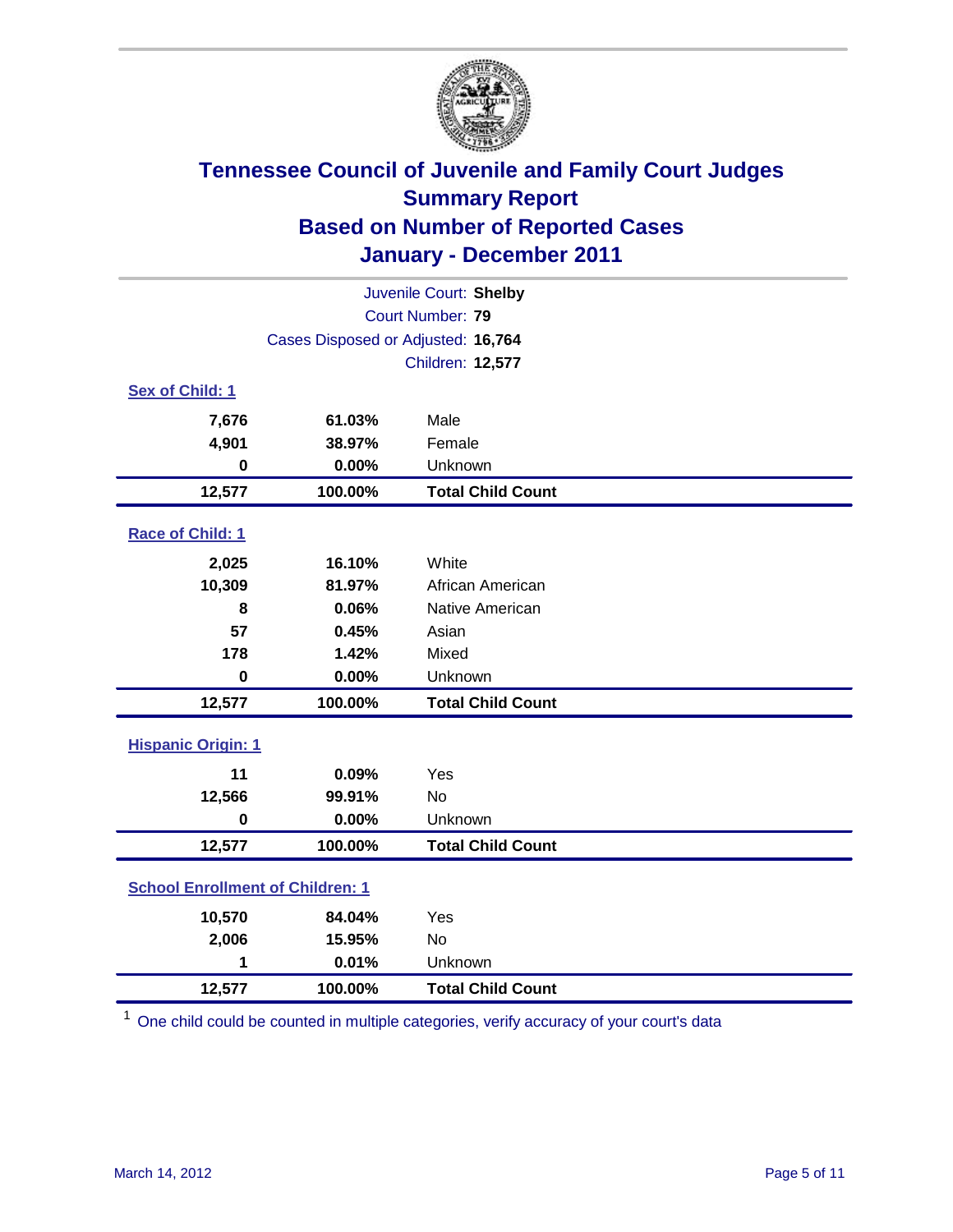

Court Number: **79** Juvenile Court: **Shelby** Cases Disposed or Adjusted: **16,764** Children: **12,577**

### **Living Arrangement of Child at Time of Referral: 1**

| 12,577 | 100.00%  | <b>Total Child Count</b>     |
|--------|----------|------------------------------|
| 207    | 1.65%    | Other                        |
| 105    | 0.83%    | <b>Unknown</b>               |
| 1      | 0.01%    | Independent                  |
| 29     | 0.23%    | In an Institution            |
| 13     | 0.10%    | In a Residential Center      |
| 36     | 0.29%    | In a Group Home              |
| 252    | 2.00%    | With Foster Family           |
| 0      | $0.00\%$ | <b>With Adoptive Parents</b> |
| 2,073  | 16.48%   | <b>With Relatives</b>        |
| 953    | 7.58%    | <b>With Father</b>           |
| 7,361  | 58.53%   | With Mother                  |
| 356    | 2.83%    | With Mother and Stepfather   |
| 93     | 0.74%    | With Father and Stepmother   |
| 1,098  | 8.73%    | With Both Biological Parents |
|        |          |                              |

#### **Type of Detention: 2**

| 16,764 | 100.00%  | <b>Total Detention Count</b> |
|--------|----------|------------------------------|
| 0      | $0.00\%$ | Other                        |
| 11,932 | 71.18%   | Does Not Apply               |
| 0      | $0.00\%$ | <b>Unknown</b>               |
| 0      | $0.00\%$ | <b>Psychiatric Hospital</b>  |
| 0      | 0.00%    | Jail - No Separation         |
| 0      | $0.00\%$ | Jail - Partial Separation    |
| 0      | 0.00%    | Jail - Complete Separation   |
| 4,832  | 28.82%   | Juvenile Detention Facility  |
| 0      | $0.00\%$ | Non-Secure Placement         |
|        |          |                              |

<sup>1</sup> One child could be counted in multiple categories, verify accuracy of your court's data

<sup>2</sup> If different than number of Cases (16764) verify accuracy of your court's data.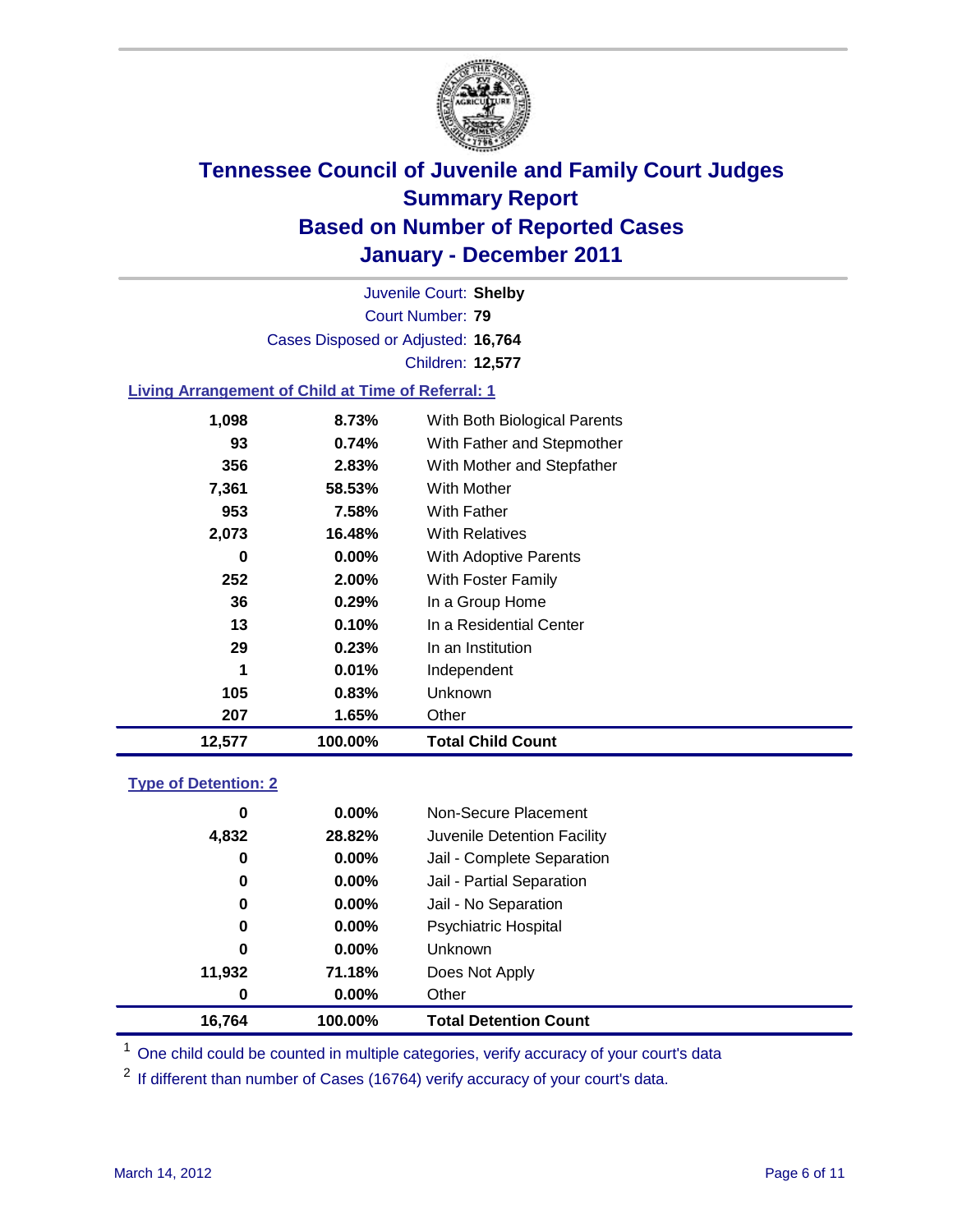

| Juvenile Court: Shelby                             |                                    |                                      |  |  |  |
|----------------------------------------------------|------------------------------------|--------------------------------------|--|--|--|
| Court Number: 79                                   |                                    |                                      |  |  |  |
|                                                    | Cases Disposed or Adjusted: 16,764 |                                      |  |  |  |
|                                                    |                                    | Children: 12,577                     |  |  |  |
| <b>Placement After Secure Detention Hearing: 1</b> |                                    |                                      |  |  |  |
| 1,028                                              | 6.13%                              | Returned to Prior Living Arrangement |  |  |  |
| 485                                                | 2.89%                              | Juvenile Detention Facility          |  |  |  |
| $\bf{0}$                                           | 0.00%                              | Jail                                 |  |  |  |
| 0                                                  | 0.00%                              | Shelter / Group Home                 |  |  |  |
| 0                                                  | 0.00%                              | Foster Family Home                   |  |  |  |
| 0                                                  | 0.00%                              | Psychiatric Hospital                 |  |  |  |
| 0                                                  | 0.00%                              | Unknown                              |  |  |  |
| 15,251                                             | 90.97%                             | Does Not Apply                       |  |  |  |
| 0                                                  | $0.00\%$                           | Other                                |  |  |  |
| 16,764                                             | 100.00%                            | <b>Total Placement Count</b>         |  |  |  |
| <b>Intake Actions: 2</b>                           |                                    |                                      |  |  |  |
|                                                    |                                    |                                      |  |  |  |
| 4,114                                              | 19.87%                             | <b>Petition Filed</b>                |  |  |  |
| 0                                                  | $0.00\%$                           | <b>Motion Filed</b>                  |  |  |  |
| 16,594                                             | 80.13%                             | <b>Citation Processed</b>            |  |  |  |
| 0                                                  | 0.00%                              | Notification of Paternity Processed  |  |  |  |
| 0                                                  | 0.00%                              | Scheduling of Judicial Review        |  |  |  |
| 0                                                  | 0.00%                              | Scheduling of Administrative Review  |  |  |  |
| 0                                                  | 0.00%                              | Scheduling of Foster Care Review     |  |  |  |
| 0                                                  | 0.00%                              | Unknown                              |  |  |  |
| 0                                                  | 0.00%                              | Does Not Apply                       |  |  |  |
| 0                                                  | 0.00%                              | Other                                |  |  |  |
| 20,708                                             | 100.00%                            | <b>Total Intake Count</b>            |  |  |  |

<sup>1</sup> If different than number of Cases (16764) verify accuracy of your court's data.

<sup>2</sup> If different than number of Referral Reasons (20708), verify accuracy of your court's data.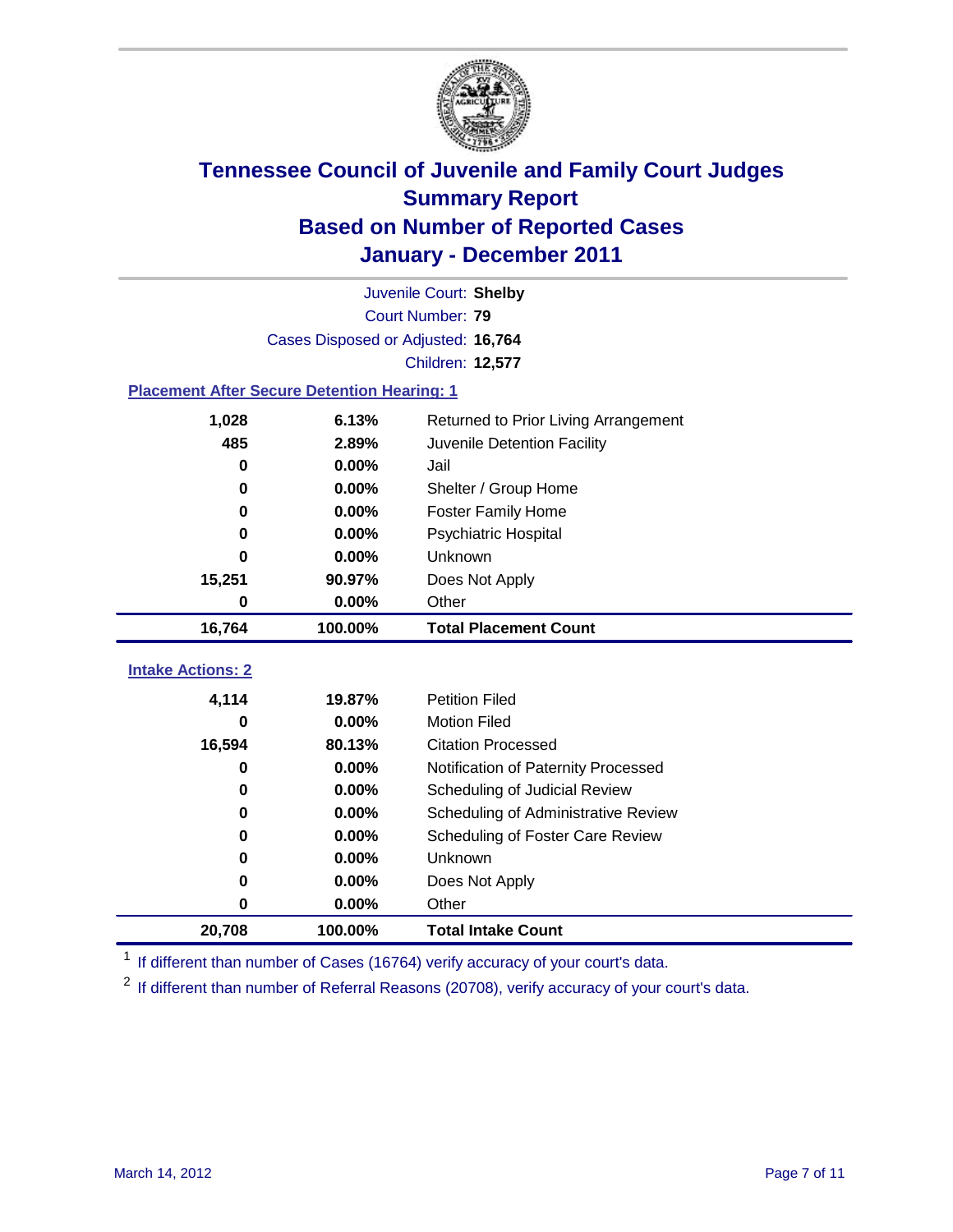

Court Number: **79** Juvenile Court: **Shelby** Cases Disposed or Adjusted: **16,764** Children: **12,577**

### **Last Grade Completed by Child: 1**

| 918                                     | 7.30%         | Too Young for School     |
|-----------------------------------------|---------------|--------------------------|
| 275                                     | 2.19%         | Preschool                |
| 233                                     | 1.85%         | Kindergarten             |
| 247                                     | 1.96%         | 1st Grade                |
| 227                                     | 1.80%         | 2nd Grade                |
| 259                                     | 2.06%         | 3rd Grade                |
| 276                                     | 2.19%         | 4th Grade                |
| 470                                     | 3.74%         | 5th Grade                |
| 784                                     | 6.23%         | 6th Grade                |
| 1,113                                   | 8.85%         | 7th Grade                |
| 1,960                                   | 15.58%        | 8th Grade                |
| 2,144                                   | 17.05%        | 9th Grade                |
| 1,806                                   | 14.36%        | 10th Grade               |
| 1,080                                   | 8.59%         | 11th Grade               |
| 197                                     | 1.57%         | 12th Grade               |
| 0                                       | 0.00%         | Non-Graded Special Ed    |
| 0                                       | 0.00%         | <b>GED</b>               |
| 0                                       | $0.00\%$      | Graduated                |
| 395                                     | 3.14%         | Never Attended School    |
| 193                                     | 1.53%         | Unknown                  |
| 0                                       | 0.00%         | Other                    |
| 12,577                                  | 100.00%       | <b>Total Child Count</b> |
| <b>Enrolled in Special Education: 1</b> |               |                          |
| $\sim$ $\sim$                           | <b>F</b> 400/ |                          |

| 12.577 | 100.00% | <b>Total Child Count</b> |  |
|--------|---------|--------------------------|--|
| 1,916  | 15.23%  | Unknown                  |  |
| 10.008 | 79.57%  | No                       |  |
| 653    | 5.19%   | Yes                      |  |

 $1$  One child could be counted in multiple categories, verify accuracy of your court's data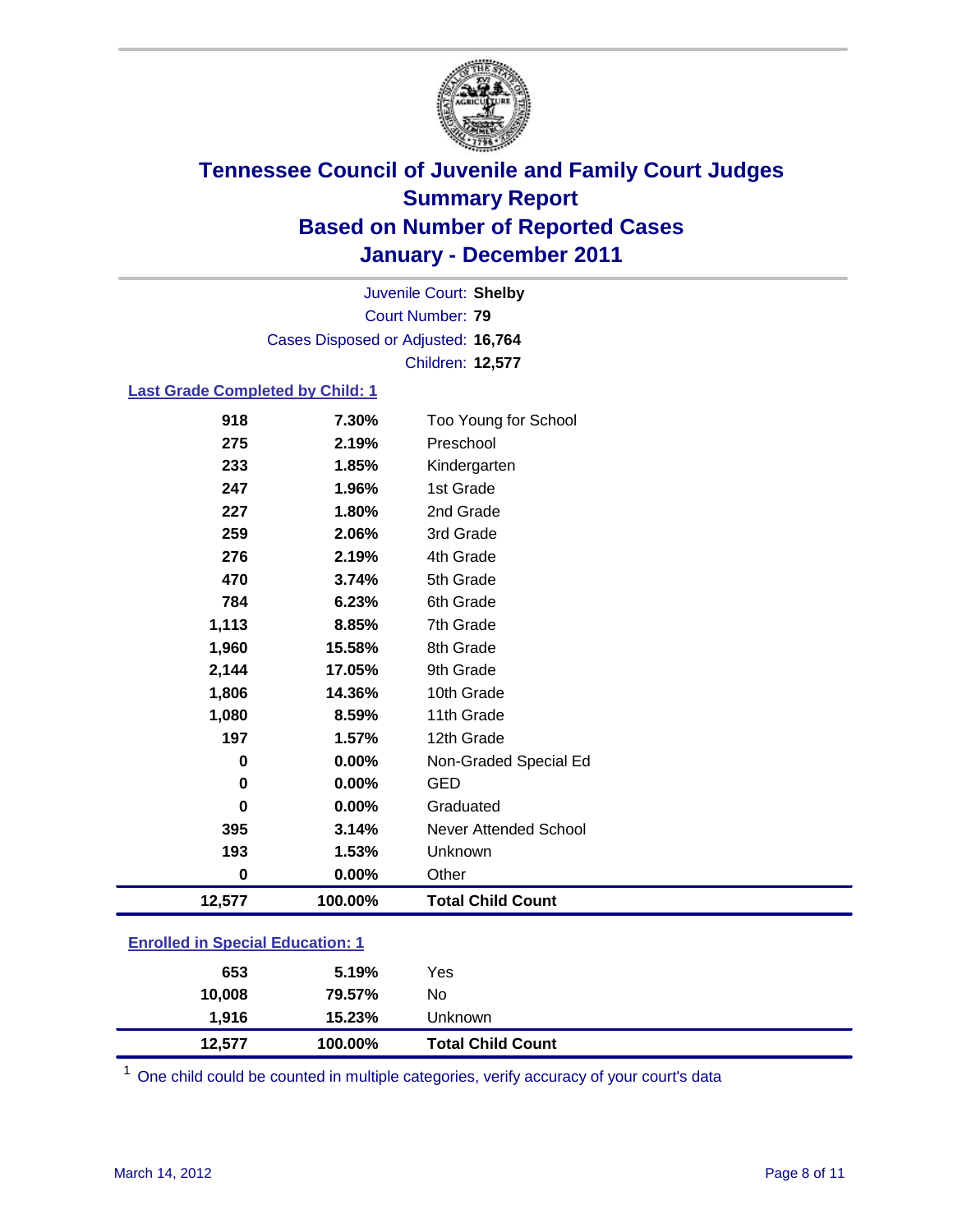

|                  | Juvenile Court: Shelby             |                           |  |  |  |
|------------------|------------------------------------|---------------------------|--|--|--|
|                  |                                    | Court Number: 79          |  |  |  |
|                  | Cases Disposed or Adjusted: 16,764 |                           |  |  |  |
| Children: 12,577 |                                    |                           |  |  |  |
|                  | <b>Action Executed By: 1</b>       |                           |  |  |  |
| 1,921            | 9.28%                              | Judge                     |  |  |  |
| 7,203            | 34.78%                             | Magistrate                |  |  |  |
| 10,180           | 49.16%                             | YSO                       |  |  |  |
| 1,404            | 6.78%                              | Other                     |  |  |  |
| 0                | $0.00\%$                           | Unknown                   |  |  |  |
| 20,708           | 100.00%                            | <b>Total Action Count</b> |  |  |  |

### **Formal / Informal Actions: 1**

| 1,676        | $8.09\%$ | Dismissed                                        |
|--------------|----------|--------------------------------------------------|
| 0            | $0.00\%$ | Retired / Nolle Prosequi                         |
| 2,953        | 14.26%   | <b>Complaint Substantiated Delinquent</b>        |
| 2            | 0.01%    | <b>Complaint Substantiated Status Offender</b>   |
| 1,515        | 7.32%    | <b>Complaint Substantiated Dependent/Neglect</b> |
| 0            | $0.00\%$ | <b>Complaint Substantiated Abused</b>            |
| 0            | $0.00\%$ | <b>Complaint Substantiated Mentally III</b>      |
| 13,505       | 65.22%   | Informal Adjustment                              |
| 0            | $0.00\%$ | <b>Pretrial Diversion</b>                        |
| 304          | 1.47%    | <b>Transfer to Adult Court Hearing</b>           |
| 0            | $0.00\%$ | Charges Cleared by Transfer to Adult Court       |
| $\mathbf{2}$ | 0.01%    | Special Proceeding                               |
| 0            | $0.00\%$ | <b>Review Concluded</b>                          |
| 0            | $0.00\%$ | Case Held Open                                   |
| 751          | 3.63%    | Other                                            |
| 0            | $0.00\%$ | Unknown                                          |
| 20,708       | 100.00%  | <b>Total Action Count</b>                        |

<sup>1</sup> If different than number of Referral Reasons (20708), verify accuracy of your court's data.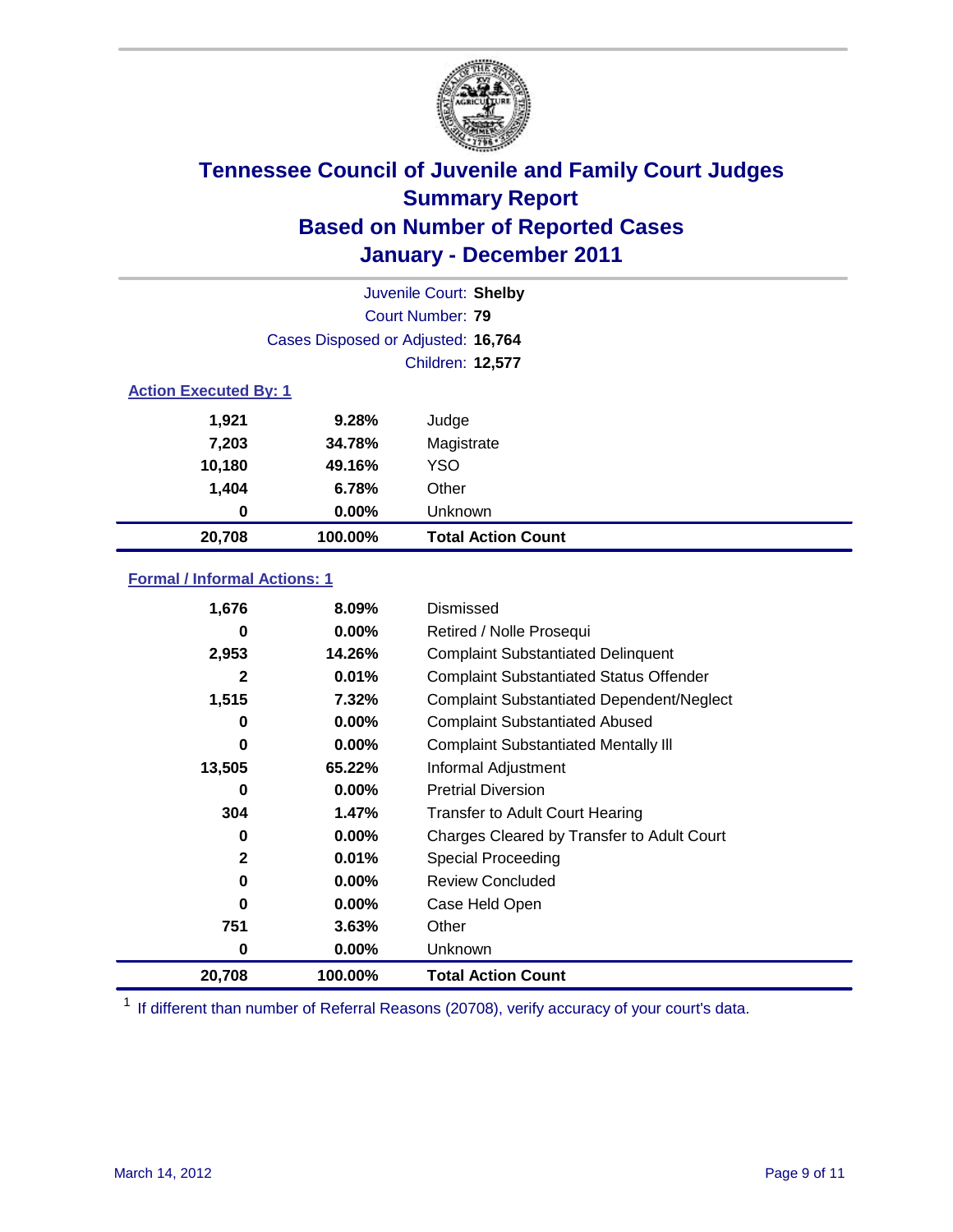

|                       |                                    | Juvenile Court: Shelby                                |
|-----------------------|------------------------------------|-------------------------------------------------------|
|                       |                                    | Court Number: 79                                      |
|                       | Cases Disposed or Adjusted: 16,764 |                                                       |
|                       |                                    | Children: 12,577                                      |
| <b>Case Outcomes:</b> |                                    | There can be multiple outcomes for one child or case. |
| 4,360                 | 21.89%                             | <b>Case Dismissed</b>                                 |
| 13                    | 0.07%                              | Case Retired or Nolle Prosequi                        |
| 7,984                 | 40.09%                             | Warned / Counseled                                    |
| 0                     | 0.00%                              | <b>Held Open For Review</b>                           |
| 585                   | 2.94%                              | Supervision / Probation to Juvenile Court             |
| 83                    | 0.42%                              | <b>Probation to Parents</b>                           |
| 265                   | 1.33%                              | Referral to Another Entity for Supervision / Service  |
| 614                   | 3.08%                              | Referred for Mental Health Counseling                 |
| 0                     | 0.00%                              | Referred for Alcohol and Drug Counseling              |
| 0                     | 0.00%                              | <b>Referred to Alternative School</b>                 |
| 0                     | 0.00%                              | Referred to Private Child Agency                      |
| 6                     | 0.03%                              | Referred to Defensive Driving School                  |
| 0                     | 0.00%                              | Referred to Alcohol Safety School                     |
| 0                     | 0.00%                              | Referred to Juvenile Court Education-Based Program    |
| 281                   | 1.41%                              | Driver's License Held Informally                      |
| 0                     | 0.00%                              | <b>Voluntary Placement with DMHMR</b>                 |
| 0                     | 0.00%                              | <b>Private Mental Health Placement</b>                |
| 0                     | 0.00%                              | <b>Private MR Placement</b>                           |
| 837                   | 4.20%                              | Placement with City/County Agency/Facility            |
| 1,753                 | 8.80%                              | Placement with Relative / Other Individual            |
| 4                     | 0.02%                              | Fine                                                  |
| 534                   | 2.68%                              | <b>Public Service</b>                                 |
| 333                   | 1.67%                              | Restitution                                           |
| 0                     | 0.00%                              | <b>Runaway Returned</b>                               |
| 128                   | 0.64%                              | No Contact Order                                      |
| 1                     | 0.01%                              | Injunction Other than No Contact Order                |
| 0                     | 0.00%                              | <b>House Arrest</b>                                   |
| 0                     | 0.00%                              | <b>Court Defined Curfew</b>                           |
| 0                     | 0.00%                              | Dismissed from Informal Adjustment                    |
| 0                     | 0.00%                              | <b>Dismissed from Pretrial Diversion</b>              |
| 12                    | 0.06%                              | Released from Probation                               |
| 150                   | 0.75%                              | <b>Transferred to Adult Court</b>                     |
| $\mathbf 0$           | 0.00%                              | <b>DMHMR Involuntary Commitment</b>                   |